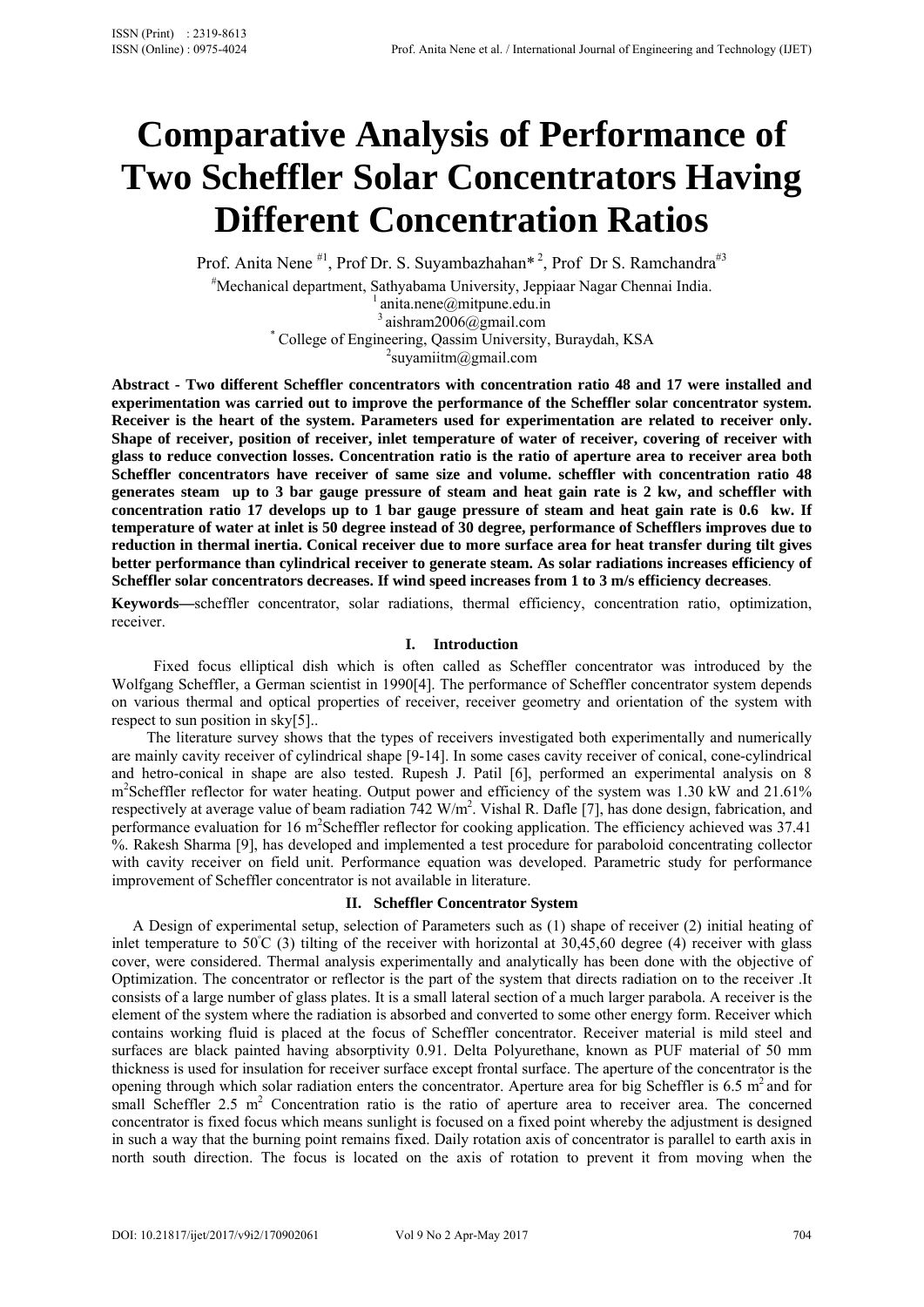concentrator rotates. During the day the concentrated light will only rotate around its own centre but not move sideways in any direction so focus is fixed

# **III. Experimental Set Up**

Fig.1 and Fig.2 shows the experimental setups of Scheffler concentrator systems[8]. with area 2.7  $m^2$  and 9.2  $m<sup>2</sup>$  and concentration ratio 17 and 48 respectively, cylindrical and conical receivers are used for experimentation. Diameter and volume of both the receivers are designed equal.



Fig.1. Experimental setups ( tilt condition) of small Scheffler ,concentration ratio 17 with conical receive



Fig.2. Experimental setup (Normal condition) of big Scheffler, concentration ratio 48 with cylindrical receiver

An anemometer is used to measure wind speed and ambient temperature is measured by temperature sensor. All instruments such as pyrometer, anemometer and temperature sensor are coupled with data logger. Data logger with its various instruments is mounted at weather station available at experimental field. The data logger is a microchip equipped tool that helps in measuring analogue data collected by the instruments and presents and stores them in digital format. K-type thermocouples are used for measuring the surface temperature of receiver. Tilting arrangement is provided for both receivers and measurement of titling angle has been done using an inclinometer.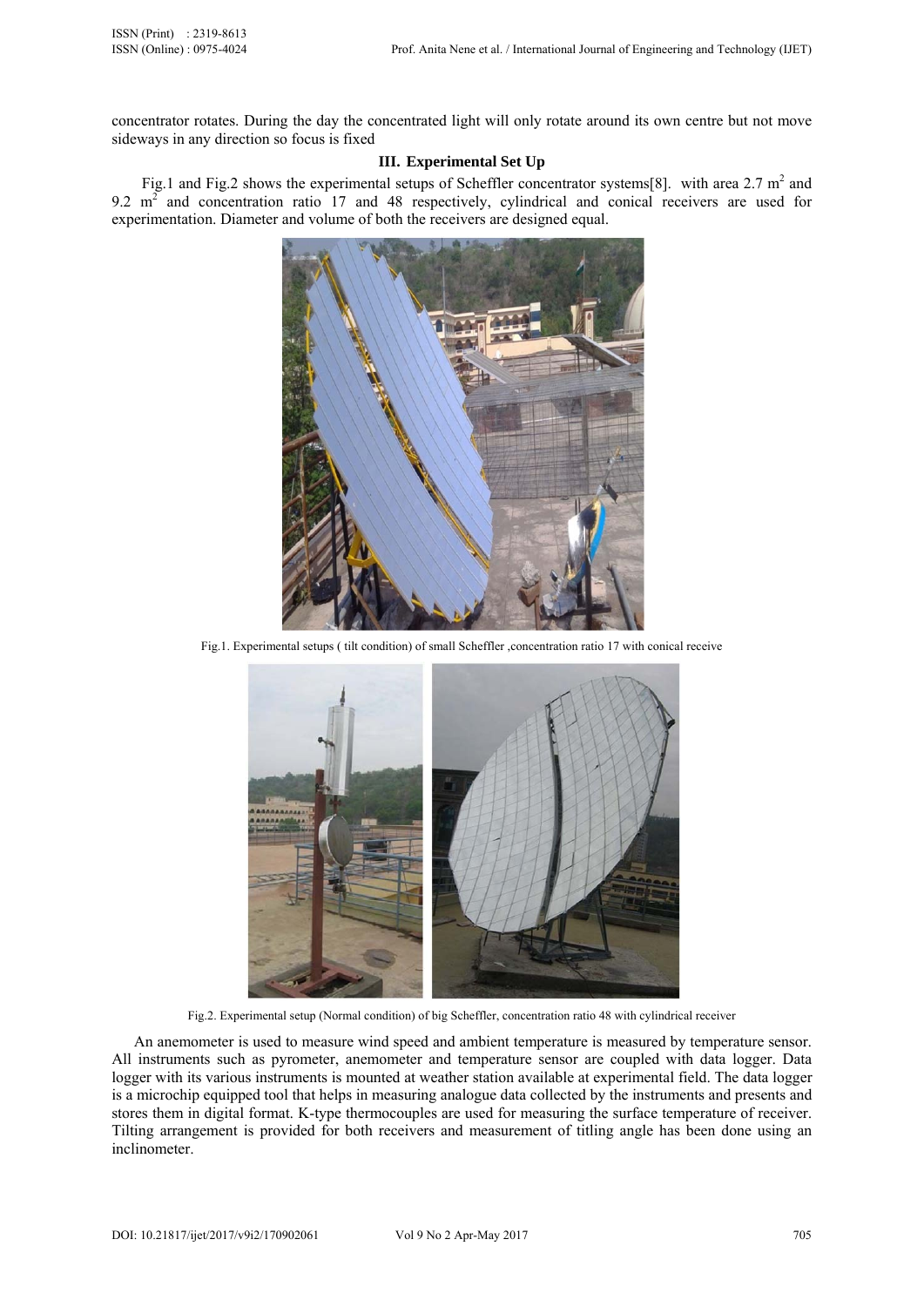For big Scheffler, receiver and storage tank are built separately, while for small Scheffler, receiver cum storage tank is used. Experimentation is done as per Bureau of Indian Standards (BIS) procedure[1-3]. For both big and small Scheffler, working fluid is water. Mass flow rate of steam is measured and thermal Efficiency is calculated. Readings include focus Temperature, receiver surface temperature, Air temperature, Global radiation, Diffused radiation, wind speed, mass of steam generated per hour and pressure. More than fifty readings were recorded during month of March to May 2016 for different cases.

Thermal efficiency of receiver is calculated on the basis of parameters like(1) shapes of receiver(2) initial heating of inlet temperature to  $50\textdegree C(3)$  tilting of the receiver with horizontal at 30,45,60 degree and(4) receiver with glass cover.

The thermal efficiency experimentally is calculated with equation:

Thermal efficiency 
$$
(\eta) = \frac{M_S \times h_{fg}}{A_p \times I_{bn} \times T} \times 100
$$
 (1)

Where,  $M_s$  – Mass flow rate of Steam (kg/hr),  $h_{fg}$ -latent heat(kJ/kg)

 $I_{bn}$  – Direct Solar Radiation (W/m<sup>2</sup>), A<sub>p</sub>-aperture area

 $T - 3600/1000$ (conversion factor)

### **IV. Result and Discussion**

In the present study parametric analysis has been done for improvement in thermal Efficiency of Scheffler concentrator systems used for steam generation. For small Scheffler steam generation rate is 0.5 kg/hr at 1 bar gauge steam pressure and 1.5 kg/hr at 3 bar gauge steam pressure at normal condition. For big Scheffler steam generation rate is 1.5 kg/h at 1bar gauge steam pressure and 3.5 kg/hr at 3bar gauge steam pressure at normal condition .Table 1 shows values of thermal efficiency for different conditions of two Scheffler concentrators by experimentation.

TABLE I. Range of thermal efficiencies for different conditions (experimentally calculated).

|                         | <b>Condition</b>                  | Thermal Efficiency (%)                  |                                          |
|-------------------------|-----------------------------------|-----------------------------------------|------------------------------------------|
|                         |                                   | Low CR $(17)$ p-up<br>to 3 bar absolute | High CR $(48)$ p-up to 5<br>bar absolute |
| Cylindrical<br>Receiver | Normal Condition                  | 35 to 45                                | 38 to 48                                 |
|                         | Initial Heating                   | 54 to 58                                | 48 to 52                                 |
|                         | Tilting of Receiver               | 28 to 30                                | 30 to 32                                 |
|                         | Receiver with Glass Cover         | 28 to 35                                | 35 to 38                                 |
| Receiver<br>Conical     | Normal Condition                  | 30 to 32                                | 30 to 35                                 |
|                         | Initial Heating                   | 48 to 52                                | 45 to 55                                 |
|                         | Tilting of Receiver               | 55 to 58                                | 55 to 60                                 |
|                         | Receiver covered with Glass cover | 20 to 30                                | 33 to 38                                 |



Fig 3. Efficiency and mass flow rates variation for different tilt angle of conical receiver for 9.2 m<sup>2</sup> Scheffler concentrator.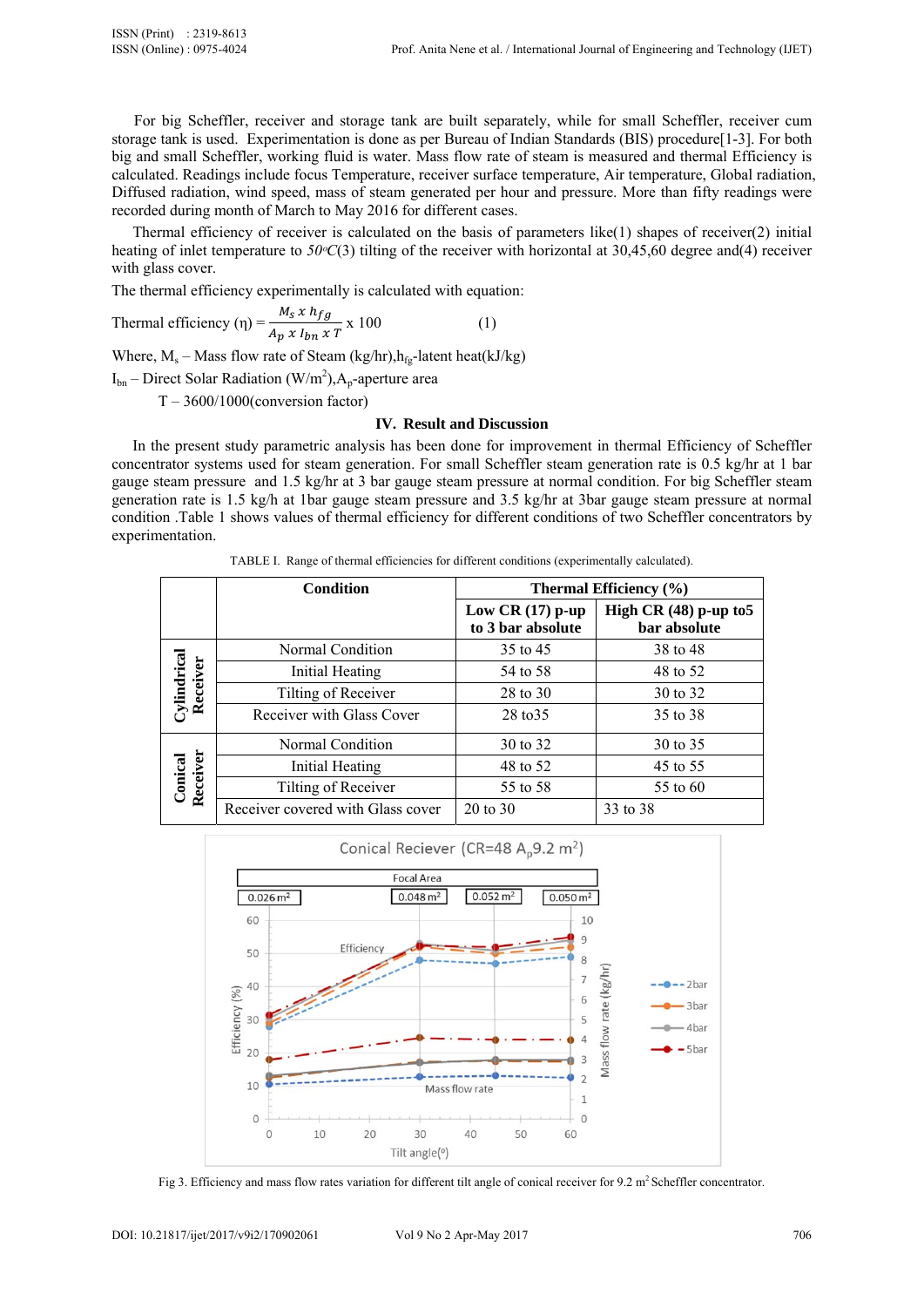

Fig. 4 Efficiency and mass flow rates variation for different tilt angle of conical receiver for  $2.7 \text{ m}^2$  Sheffler concentrator.

# A. *Conical Receiver*

Fig.3 and Fig.4 shows thermal efficiencies and mass flow rate during tilt of receiver in upward direction to horizontal, For big scheffler and small scheffler respectively. For conical receiver system efficiency and mass flow rate increases with tilt angle up to 45° tilt of receiver with horizontal for small Scheffler. Tilt up to 60 degree it is out of focus for small scheffler. For big Scheffler mass flow rate and efficiency seems to increase up to  $30^{\circ}$  and saturate beyond  $30^{\circ}$  tilt of conical receiver. Tilt up to 60 degree is out of focus for big scheffler. Focal area were measured for all these conditions on receiver surface .At  $45^{\circ}$  tilt area is 0.015m<sup>2</sup> for small scheffler. It shows for big scheffler that focal area on receiver surface does not increase significantly beyond 30° tilt of receiver and focal area at 30 degree tilt is  $0.042 \text{m}^2$ 



Fig. 5 Efficiency and mass flow rates variation for different tilt angle of cylindrical receiver for 9.2 m<sup>2</sup> Sheffler Concentra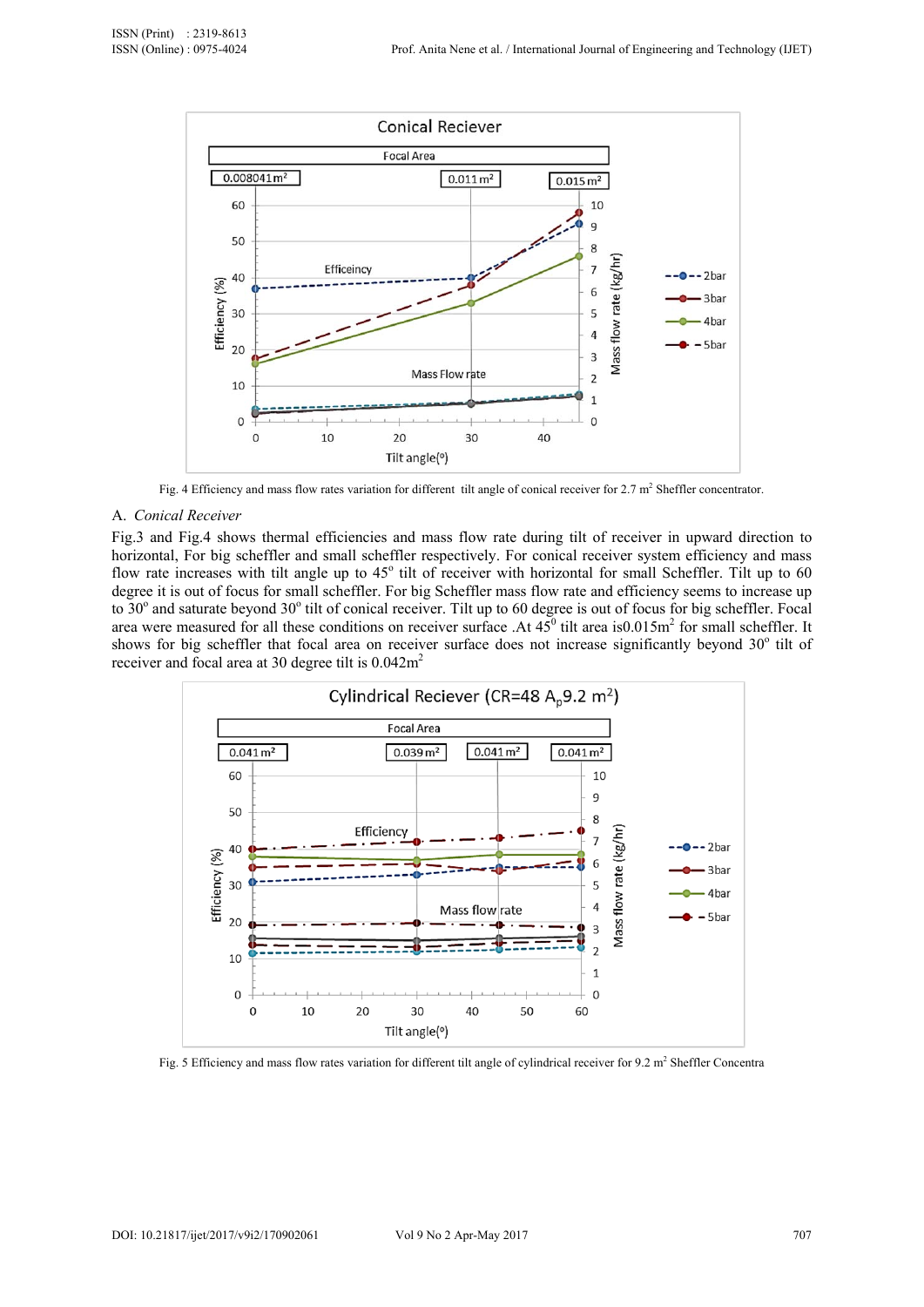

Fig. 6 Efficiency and mass flow rates variation for different tilt angle of cylindrical receiver for  $2.7 \text{ m}^2$  Sheffler concentrator

### B. *Cylindrical Receiver*

For small and big Scheffler Concentrator tilting of cylindrical receiver with horizontal has very little increasing effect on efficiency and generated mass flow rate of steam as shown in fig.5& fig. 6. Focal area where solar rays get concentrated remains approximately same for tilt and without tilt conditions of cylindrical receiver. Hence it is not a good option for thermal efficiency improvement. Increase in steam pressure leads to increased efficiency and mass flow rate in big Scheffler concentrator while small Scheffler concentrator shows decrease in efficiency and mass flow rate with increase steam pressure above 2 bar gauge in both cases of conical and cylindrical receiver. Initial heating is the best option for cylindrical receiver. Tilting up to 30 degree for big scheffler and tilting up to 45° for small scheffler with initial heating of inlet water of receiver up to 50 degree is best option for conical receiver.

## **V. Conclusion**

An experimental results shows that cylindrical receiver has maximum efficiency in case of initial heating of water ( $50^{\circ}$ C) for small and big scheffler, as initial heating of inlet water reduces the thermal inertia and this result in increase in mass flow rate of steam, hence thermal efficiency gets improved. Conical receiver gives maximum efficiency for tilt of receiver 45° for small Scheffler because in tilting condition it has maximum focus area  $(0.015m^2)$  which increase the heat input to the water .Conical receiver gives maximum efficiency For tilt of conical receiver 30° for big scheffler.. Among different parameter tested, general condition and initial heating is found good operating condition for cylindrical receiver. Conical receiver performed well for initial heating and tilting condition. Thermal efficiency does not improve for glass cover condition. There is good agreement between analytical and experimental value of thermal efficiency with maximum deviation 20% for cylindrical receiver and 14 % for conical receiver.

#### **References**

- [1] John A.duffie and William A. Beckman, Solar Engineering of Thermal Processes, 3<sup>rd</sup> Edition, John Willey and Sons, Inc, 2006.
- [2] S.P.Sukhatme, J.K.Nayak, Solar Energy Principle of Thermal Collection and Storage, 3rd edition, McGraw Hill Education (India) Pvt.Ltd., 2013.
- [3] Yunus A.Cengel, Heat and Mass Transfer,  $4<sup>th</sup>$  edition, Tata McGraw Hill, 2013.
- [4] Wolfgang Scheffler, "Introduction to the Revolutionary Design of Scheffler Reflectors", International Conference on Solar Cookers, Granada, Spain, 2006.
- [5] C. A. Kinjavdekar, V. P. Muley, S. B. Kedare and J. K. Nayak, "A Test Procedure for Determining Optical Characteristics of a Dish Concentrator and its Implementation on a Scheffler Dish", Solar Energy Society of India, vol. 20, No. 1 & 2, June - December, 2010.
- [6] Rupesh J. Patil , Gajanan K. Awari , Mahendra P. Singh, " Experimental Analysis Of Scheffler Reflector Water Heater", Thermal Science, vol. 15, No. 3, pp. 599-604, 2011.
- [7] Vishal R. Dafle, Prof. N.N.Shinde, " Design, Development & Performance Evaluation Of Concentrating Monoaxial Scheffler Technology For Water Heating And Low Temperature Industrial Steam Application", International Journal of Engineering Research and Applications (IJERA), vol. 2, Issue 6, pp.848-852, November- December 2012.
- [8] Ajay Chandak, Sunil K. Somani, Deepak Dubey, " Design, Development and Testing of Multieffect Distiller/Evaporator Using Scheffler Solar Concentrators", Journal of Engineering Science and Technology, vol. 4, No. 3, pp. 315 – 321, 2009.
- [9] V.Rakesh Sharma, S.J.Bhosale, S.B.Kedare and J.K.Nayak, "Field Tests of the performance of parabolid solar concentrator ARUN160 at Latur", Advances in Energy Research, 2006.